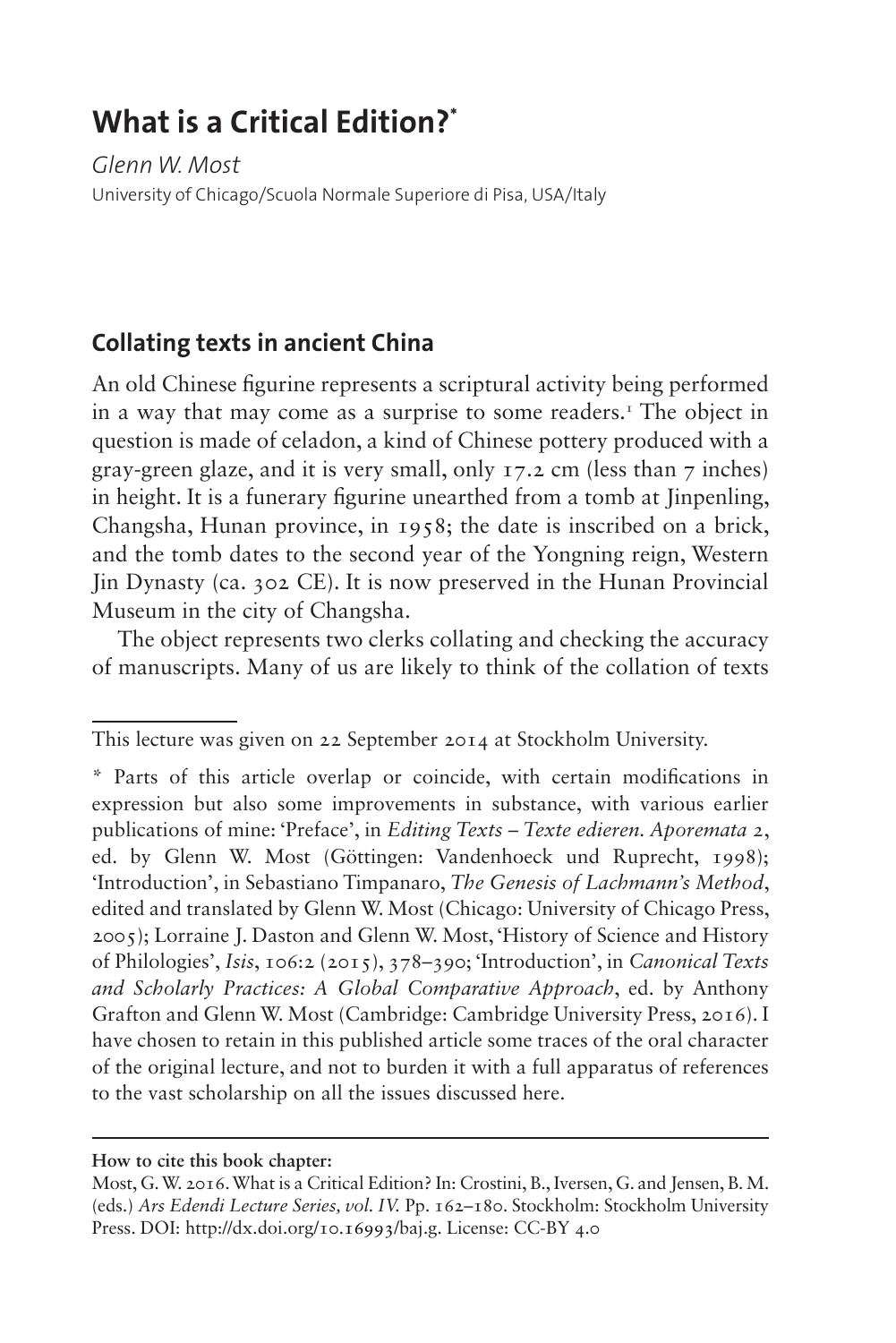as a solitary activity, undertaken in silence and performed by the eye. We imagine a modern scholar sitting in a library with a printed text and a manuscript in front of him, or a pre-modern scholar with two manuscripts on his desk; in either case he is looking alternately at the one and then at the other, blocking out all distractions so that he can focus on one of the texts in front of him and can compare it, letter for letter, word for word, with the other one.

Here, by contrast, it is not one person who is involved but two, and they are engaged in an intense joint activity that is at least as much interpersonal as it is intertextual. They kneel or squat facing each other across a small wooden table on which a pen, an ink stone, and books made of bamboo have been placed; the table separates them but at the same time links them as a physical object and as the embodiment of the ancient tradition in which they have their place. The figure on the left holds a book in his right hand and is ready to write something onto it with a pen held in his left hand. The one on the right is holding a pile of books. The figure on the right stares fixedly at the face of the other one, perhaps most precisely at his right ear. He is saying something of great importance to the other man, and he wants to be quite certain that his oral communication reaches its goal unimpeded. The man on the left seems to be staring out into empty space beyond the man on the right, so that no sensory impressions will distract him from that urgent communication. Each one leans toward the other as an expression of the intensity of their collaboration. The two blocks out of which they are sculpted are correlated with one another and connected by an intimate complementarity in a kind of elegant inter-scriptural tango. And as in any good tango, the partners are asymmetrical: the man on the right has been placed a little bit lower and is leaning slightly more toward his colleague in a gesture of respect, indeed of deference. For their interdependent collaboration is articulated unmistakably as a strict hierarchy. Both men are wearing distinctively ornate headgear; but the hat on the left man's head has an additional ornament on its back that affirms his higher status. The one on the right has to do only one job: he has to pronounce out loud as precisely and clearly as possible what he reads on his text. But the one on the left has a number of jobs to do: he must listen to his colleague, understand what he says, compare what he hears to what he sees on the page in front of him, and then if necessary write something onto that page. The one on the right is using his brain, his eyes, and his mouth; the one on the left is using those three organs as well, but also his ear and his hand.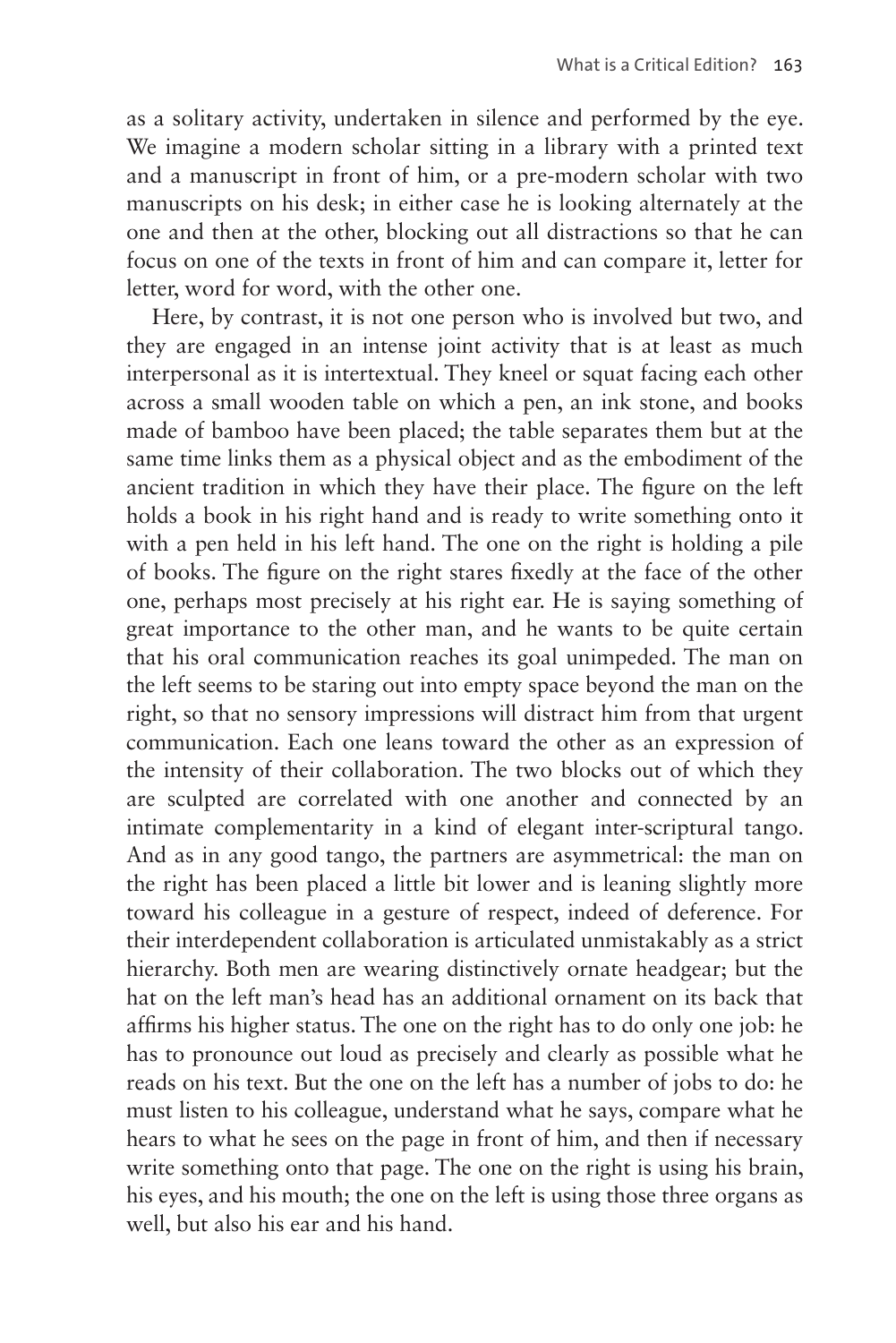These two men are engaged in correcting manuscripts, and they are doing so in a collaborative, oral and aural, way. The man on the left is checking, word for word, what he hears from the man on the right against what he can see in the manuscript he is holding. Pen poised to make a correction at any moment, he is waiting to hear one reading and to see a different one before he strikes to emend where he finds a discrepancy. We might have expected the sculptor to show these two men actually looking at their manuscripts, to which their labors are in fact directed; but instead he has chosen to show the one man looking at the other and the second man looking into space. A moment's reflection is enough to explain his choice. For what else could he have done? He could have shown both scribes looking down at their respective manuscripts; but if he had, he would have shown something that a viewer could not have interpreted otherwise than as two independent scholars, each one reading his own manuscript next to but not in collaboration with the other. Or he could have shown one looking down at a manuscript and the other looking at his colleague; but this would have conveyed a oneway act of dictation, which represented one person speaking and the other simply copying down what he heard.

Instead, the sculptor has shown us both men engaged primarily with one another and only secondarily with the texts that are their true raison d'être. What is more, he has focused all of our attention on the left scholar's right ear, into which his colleague pours his words and toward which he and we direct our concentrated gaze. At the beginning of their collaboration stand various written exemplars of the same text that differ in various points from one another; at the end stand once again the same written exemplars, now corrected and standardized with one another. But the collaboration itself is not visual but oral, not written but spoken. A scriptural tradition involving canonical texts —for what other kind would these clerks be paid to control?— is represented here as an act of oral transmission and constant reciprocal checking. Yet it is not only a rational scholastic procedure that we witness. Collation is figured here simultaneously as the transmission of certain values —attention, obedience, precision, collegiality— that are important not only for their embodiment in canonical texts but also for their instantiation in the acts by which those texts are copied and checked (as well as in all other activities). And at the same time it seems to suggest a ritual procedure, one following, with scrupulous seriousness, an ancient code of conduct in which success is a form of piety and in which failure would entail dire theological consequences. Are we reading too much into this tiny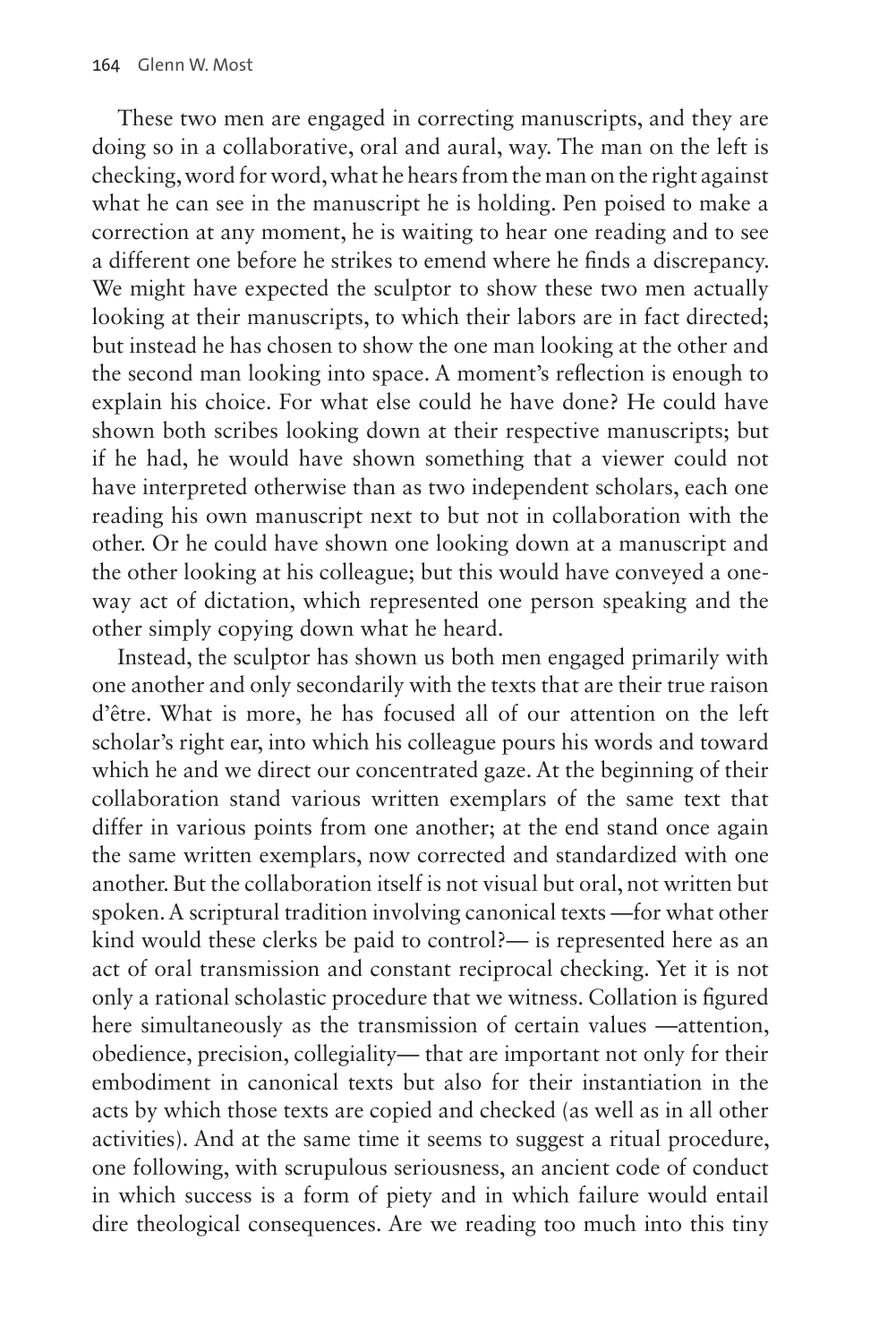sculpture to see the man on the right as expressing not only deference toward his superior but also a certain degree of anxiety —as though the only guarantee for the accuracy and transparence of this act of textual transmission and of all the values and institutions that depended upon its success were their unremitting attention to their ancient, tedious, and indispensable labor? After all, the man on the right is younger, and he is still a reader; perhaps, if he does his job very well and is otherwise ordered in his life, he might someday himself become a corrector —and if he does not, he certainly will not. So what is at stake for the man on the right in his scholarly collation is not only the world, the nation, and the future of mankind —but also his own career.

## **Writing and Canons**

In fact, the practice of collation was oral, and aural, for many centuries, and not only in Confucian China but also in the West. Evidently our prejudices about the nature of collation rest on very limited experience. They reflect practices that came into being in the modern scholarly library, with its rules imposing silence and separation upon its users, and they give a false idea of the way textual work has been carried out in the past, in the Greek and Roman traditions and in others as well. The similarity in the practice of manuscript collation in various cultures separated from one another in space and time is the result of an inherent tension between two widely attested facts: on the one hand, the privilege given by some traditions to certain canonical texts; and on the other, the vicissitudes of the transmission of texts by means of handwriting. Those cultural traditions that have assigned a preeminent importance to a small body of canonical texts —religious, philosophical, literary, legal, observational, and other kinds— have historically faced a perplexing set of problems. For the central role that these texts have played in their institutions has meant that they usually had to be reproduced over and over again —not only because any material bearer was liable to damage over time, but also because empires expanded, institutions proliferated, and users multiplied. And, inevitably, the more often they were reproduced by hand, the more they were altered.

A written record has this advantage over an oral utterance, that it lasts in time beyond the moment of expression, in a physical form independent of the speaker's and listeners' memories. Of course, even an oral utterance can be repeated and propagated (consider rumors); but most often it is subjected to constant modification during the process of its transmission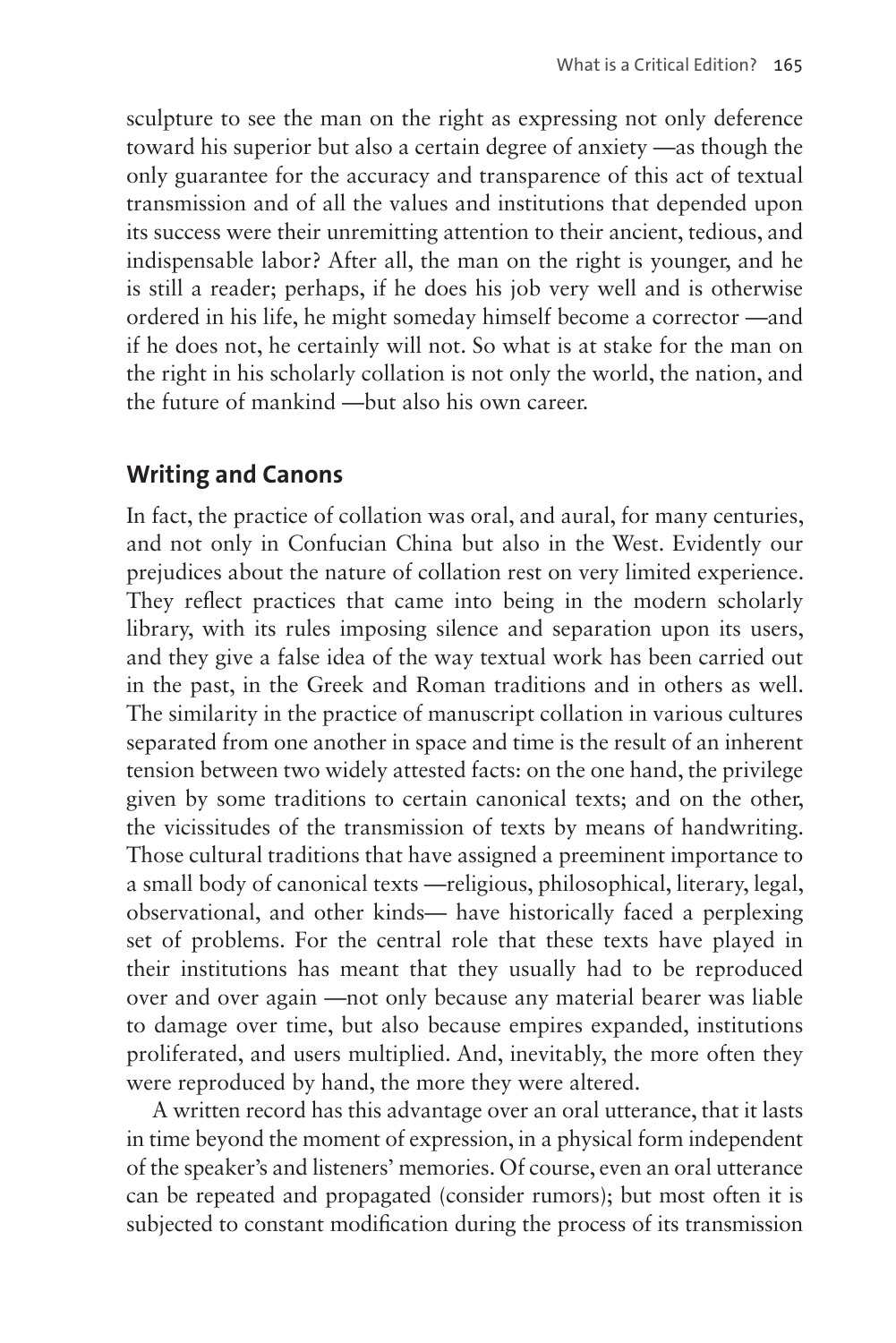(the Vedas provide an exception of a remarkably stable oral tradition that proves the general validity of this rule). But writing too has its limitations, for it is restricted to a single spatial location and must be entrusted to an ultimately perishable medium to bear it. For one reason or another —either because the existing copy no longer suffices for the new, spatially dispersed uses to which it is now to be put (usually, new readers), or because it has become damaged over time (by overuse, inadequate materials, or simple old age)— it may become desirable to produce new copies of written texts. Before the age of photographs, photocopies, and scanners, which copy texts by purely mechanical processes simply on the basis of the contrast between lighter areas and darker ones, the only way to produce new copies was to transcribe them by hand from old copies, element for element, most often semantic unit for semantic unit. If greater accuracy of transmission was required, this could be done visually, by a scribe copying onto one new medium the text he saw before his eyes (but the disadvantage was the smaller number of copies that could thereby be produced at the same time from a single exemplar); if on the other hand a large number of copies was sought after, an acoustic procedure could be preferred, whereby the exemplar was read out before a group of scribes who listened to it and copied down, each onto his own medium, what they thought they had heard (at the cost of greater inaccuracy, due to homonyms, distraction, noise, the differences between spelling and pronunciation, and other forms of interference). It is only a guess, but probably a good one, that for most of the history of human culture the normal situation was one which began with a single exemplar to be copied (the source text) and ended up, as result and usually as purpose, with more than one copy of the text (the source text plus the target text, or multiple target texts): transmission normally entailed multiplication. And given that the procedure was performed neither by machines nor by gods but by humans, and that humans err, transmission always entailed variation, and multiplication of copies usually entailed proliferation of variants. And above all, these variants —which, depending on one's point of view and cultural goals, could be regarded either as innovations or as errors— became exponentially more numerous with every further act of copying. So the cultures involved —Mesopotamian, Egyptian, Hebrew, Greek, Latin, Arabic, Vedic, Chinese, Tibetan, Japanese, and some others— had to deal with a fundamental and potentially deeply unsettling paradox: the texts that were central to many of their most important activities were available to them only in copies that diverged from one another in at least some passages; and the older the originals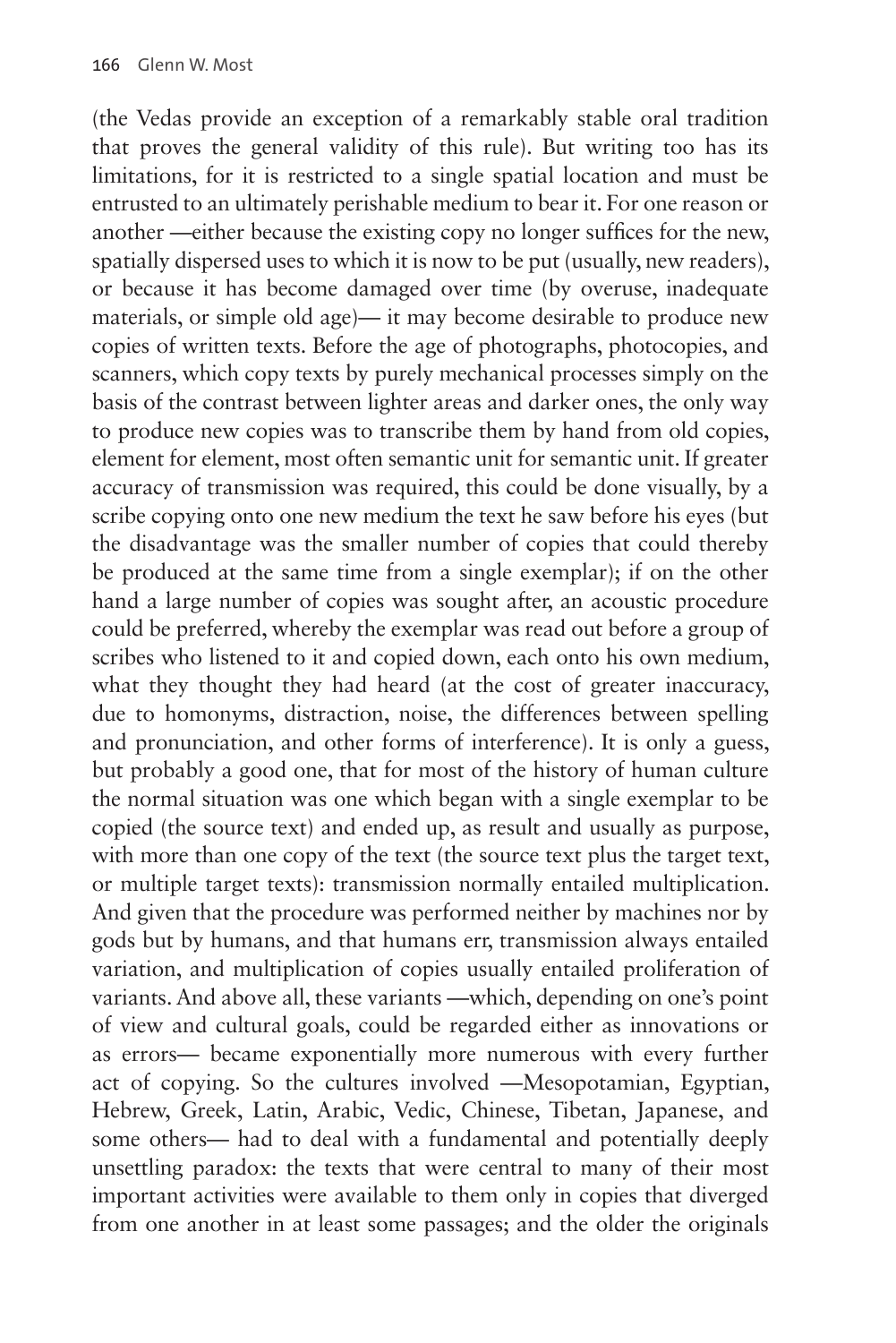were, and the more often they had been copied, the more discrepancies were likely to exist between them.

Comparison reveals that all or almost all cultures of which we have records have developed some of the same techniques and institutions for minimizing the probability of this problem or for dealing with its deleterious consequences when they have come about. Royal libraries and official copies of important texts are found invariably in such cultures; so too are scribal schools, with rigorous professional procedures for training and testing scribes. The restriction of literacy to a small caste of highly trained professionals (and sometimes to their masters) entrusted with access to the canonical texts was one way to limit textual variance in Mesopotamia, Egypt, and elsewhere; what happens when a more widespread and less highly professionalized portion of the populace achieved literacy is demonstrated by the astonishing errors of all sorts that festoon Greek and Latin papyri, graffiti, curse tablets, amulets, magical texts, and other forms of popular culture. So too, various philological techniques for dealing with textual variance once it occurs seem to be very widespread. Methods of copying manuscripts, orally and visually, one by one or in groups, practices of collating manuscripts, usually orally and in pairs (as we have seen), and modes of emendation of manuscripts (erasure, interlinear correction, marginal annotation) have tended to be surprisingly invariant throughout the world and over centuries, at least until recently.

Yet cultures can also differ from one another in their attitude and approach to the problems posed by manuscript variance. The Vedic tradition puts a unique premium upon the ability to memorize exactly extraordinarily extensive classical texts in Sanskrit, thereby in effect reducing the likelihood of textual variation arising and proliferating because of the copying of written exemplars. The Chinese, by contrast, are reported to display a high degree of sangfroid about the differences that obtain among copies of classical texts (which they are said to regard not as errors or as variants but as versions), and yet archaeological, anecdotal, and pictorial evidence suggests that collation of manuscripts did indeed take place, and if so textual variance may well have caused at least some Chinese scholars to feel misgivings. But in any case it is the ancient Greek tradition that seems to have felt the strongest anxiety about divergent copies of texts and to have developed methods earliest and most systematically for dealing with these. Over and over again during the course of antiquity, Greek political leaders established standard collections of important texts —perhaps already in the late  $6<sup>th</sup>$  century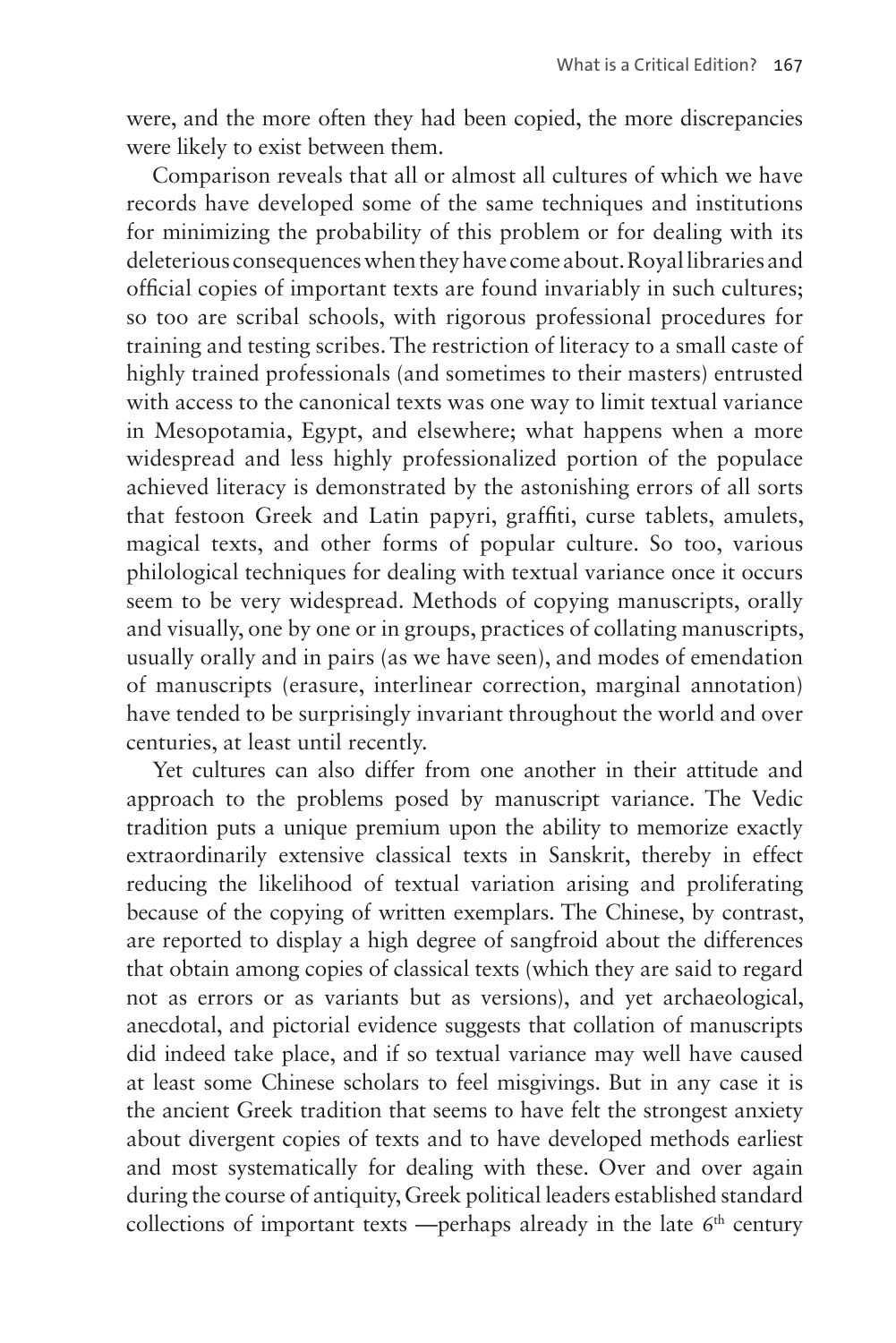BCE the Athenian tyrant Pisistratus for the epics of Homer, certainly in the latter 4<sup>th</sup> century BCE the Athenian statesman Lycurgus for the texts of the three great Athenian tragedians, and certainly too starting in the early 3rd century BCE the Ptolemaic kings in Hellenistic Alexandria for all the preceding works of Greek literature thought worth preserving. Such Ptolemaic institutions as the library (the "Mouseion", a temple of the Muses), the head librarian, the library catalogue, the edition, the commentary, and the monograph went on to become models first for later Greek culture, then for ancient Rome, and then, through the mediation of Rome and Latin, for post-Classical Europe. In the present article I focus first on the edition in general, and then on the critical edition.

# **What is an edition?**

What is an edition? The words for 'edition' in various languages ἔκ-δοσις (*ek-dosis*), *e-ditio, Aus-gabe, ut-gåva*— can provide a helpful hint. For they have in common the suggestion of giving something out to people, of bringing it for them from an inside to an outside, from a place where few can see it, and perhaps not without some difficulty, to another place where many can see it, and with at least somewhat greater convenience.

To put the point drastically, we might say that an edition can be thought of as a mechanism intended to bring people texts from out of an archive in to a market. An archive is like a wine-cellar for words: since what is produced far exceeds the possibilities of immediate consumption, prudence can suggest that the excess (or at least that portion of the excess that is not immediately discarded) should be stored someplace out of the way, where it will not interfere with present needs but can wait patiently until it can be brought out someday to serve future ones. An archive always has rules that restrict access to what is stored in it, to make sure that the texts (the bottles) are not used by the wrong people, at the wrong time, in the wrong way; even public archives are not unconditionally public, to say nothing of private ones. And even if access to the archive can be gained, the texts (the wines) it preserves are not easy to enjoy without special knowledge: often the manuscripts (the vintages) are old and delicate, and for reasons of language, script, or circumstances they can be extremely difficult to read (the wine must be decanted with the greatest care, the taste may require skill and training to be enjoyed). A market, on the other hand, is characterized by the principle (not necessarily the fact) that anyone who has the necessary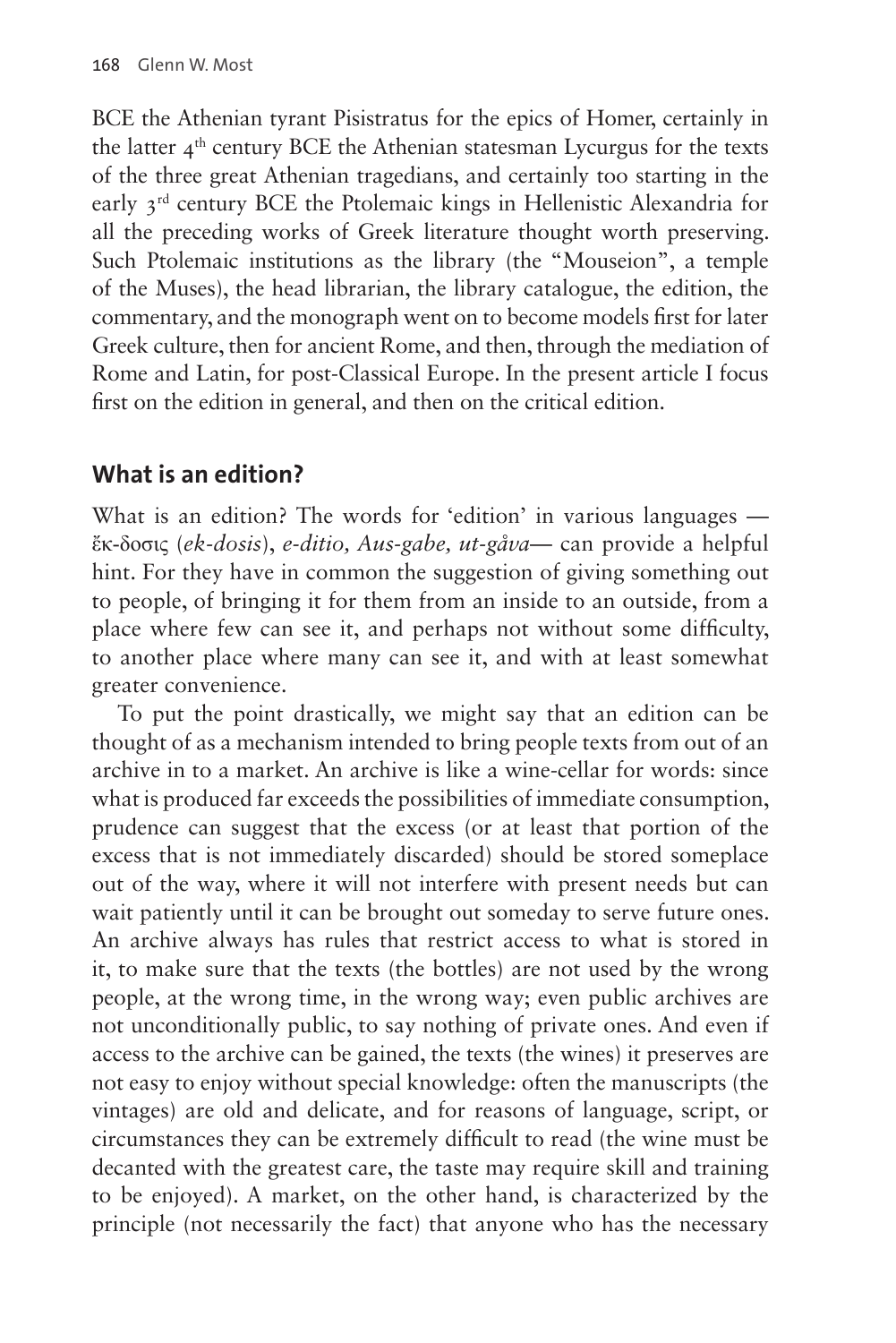money can have unrestricted access to it, can purchase the wares put on display and sale there, and can use them thereafter in whatever way he sees fit.

Why should anyone be willing to go to the trouble of editing a text? Some contingent reasons are evident, no doubt compelling in many cases, and not particularly interesting: editing texts is one way to advance one's career, to make money, to attach one's own small name to someone else's big one, to irritate one's colleagues, to have fun, to learn. In terms of the marketplace, the edition of an author always intervenes into a determinate literary situation and pursues particular intentions with regard to the other books available at any one time and also achieves particular effects that are often quite different from those intentions. But the fundamental purpose in making an edition, what is specific to this activity and characterizes it as such, is to make available texts to which people would not otherwise have access, to put more people into a position to do with these texts things which they could not have done otherwise —above all, to do things that the editor himself could not have possibly envisioned. The editor of a text is like a man who plants a fruit tree that he hopes will continue to bear fruit long after his own death: he is making available a resource, in which he has an interest himself, so that people whom he does not know and who have interests different from (and perhaps even violently opposed to) his own will be able to make use of it for their own ends.

If there exists only one copy of the document in question, it must be published if it is to be used at all by anyone who does not go into the archive himself; if there exist more than one copy of it, then the editor has the separate problem of deciding just which one or ones, in what combination, to publish. The latter situation in particular poses challenging problems, which have much exercised Classical philologists over the last twenty-five centuries. To have only a single source greatly simplified the editor's task: he (it was of course usually a he) could attempt to transcribe it as faithfully as he wished, intervening into the text as he saw fit, so as to correct obvious errors or to effect what he considered to be improvements of various sorts. But what was he to do when he had available two source texts? Given the proliferation of variants, these were bound to differ from one another in their readings, at least occasionally, if they were of any considerable length: on what basis was he to choose which reading to put into the target text? However rarely such a situation occurred —and presumably for many centuries it did not occur frequently except in the largest scriptoria, monasteries,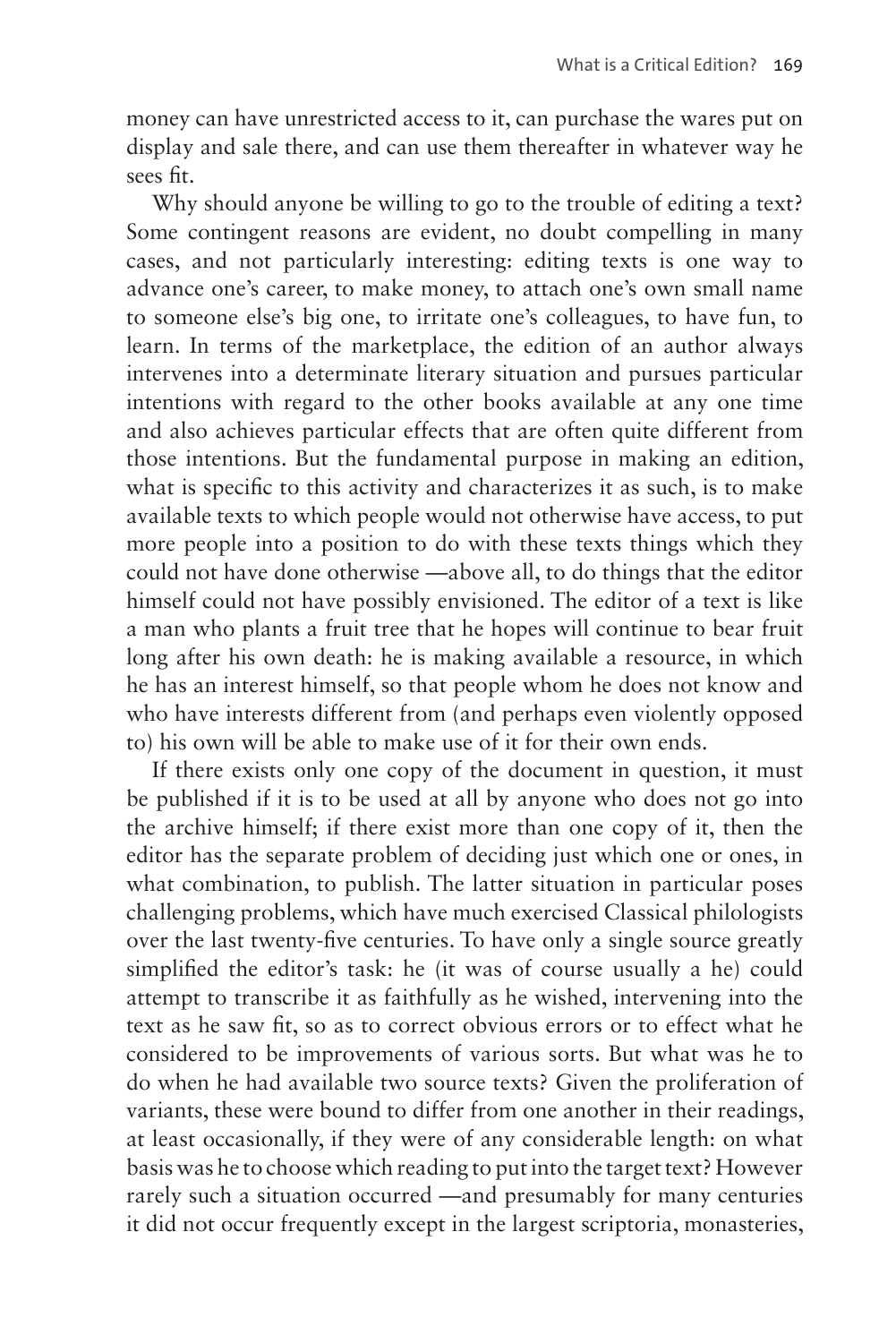and libraries— it must have happened regularly enough for a certain set of rule-of-thumb criteria of choice to develop: whichever seemed to be the grammatically or semantically or logically better reading would be preferred from case to case, or both readings could be imported into the target text with or without an expression of greater authorization for one of them. The next step methodologically will have been to give a general preference to the one source text over the other available one whenever possible, either suppressing apparently equipollent readings in the latter or indicating them as inferior alternatives: this will have simplified the editor's task, freeing him from the obligation to apply thought to the choice among variants from case to case and, in effect, reducing once again the number of source texts. But at this point a new question arose: on what basis was the editor to choose which one of the available sources he was to prefer? Over the centuries, various contradictory criteria were developed, each with its own partial and specious justification: the oldest manuscript; the most legible manuscript; the one which appeared to have the most good readings; the one that had the fewest corrections; the one that had the most corrections; the one which derived from an authoritative provenance; the one that was closest to hand; and so forth. And of course even then the editor was still free as he saw fit to make whatever he thought were corrections and other improvements. And the complexities entailed by having two manuscripts were multiplied enormously with every new manuscript that was added to the pile.

As far as we can tell, this was already the situation that obtained in the 4th and 3rd centuries BCE among the Alexandrian philologists who worked on Homer. Given that Homer was by far the most important and central text of ancient Greek culture and that many traces of learned commentary on him from the  $4<sup>th</sup>$  century BCE until the  $14<sup>th</sup>$ century AD have been transmitted, we are in a fairly good position to make informed guesses about what the ancient philologists did with his text —though in fact there has always been much disagreement among modern scholars not only about many details but also about some larger issues, and some of what I present here as being likely is in fact hotly contested.<sup>2</sup>

The centrality of Homer to classical Greek literature and education meant that the philologists who worked on him at the Library in Alexandria had available many manuscripts of his poems, gathered from cities and individuals throughout the Greek world. What did they do with them? From the fragmentary, ambiguous, and sometimes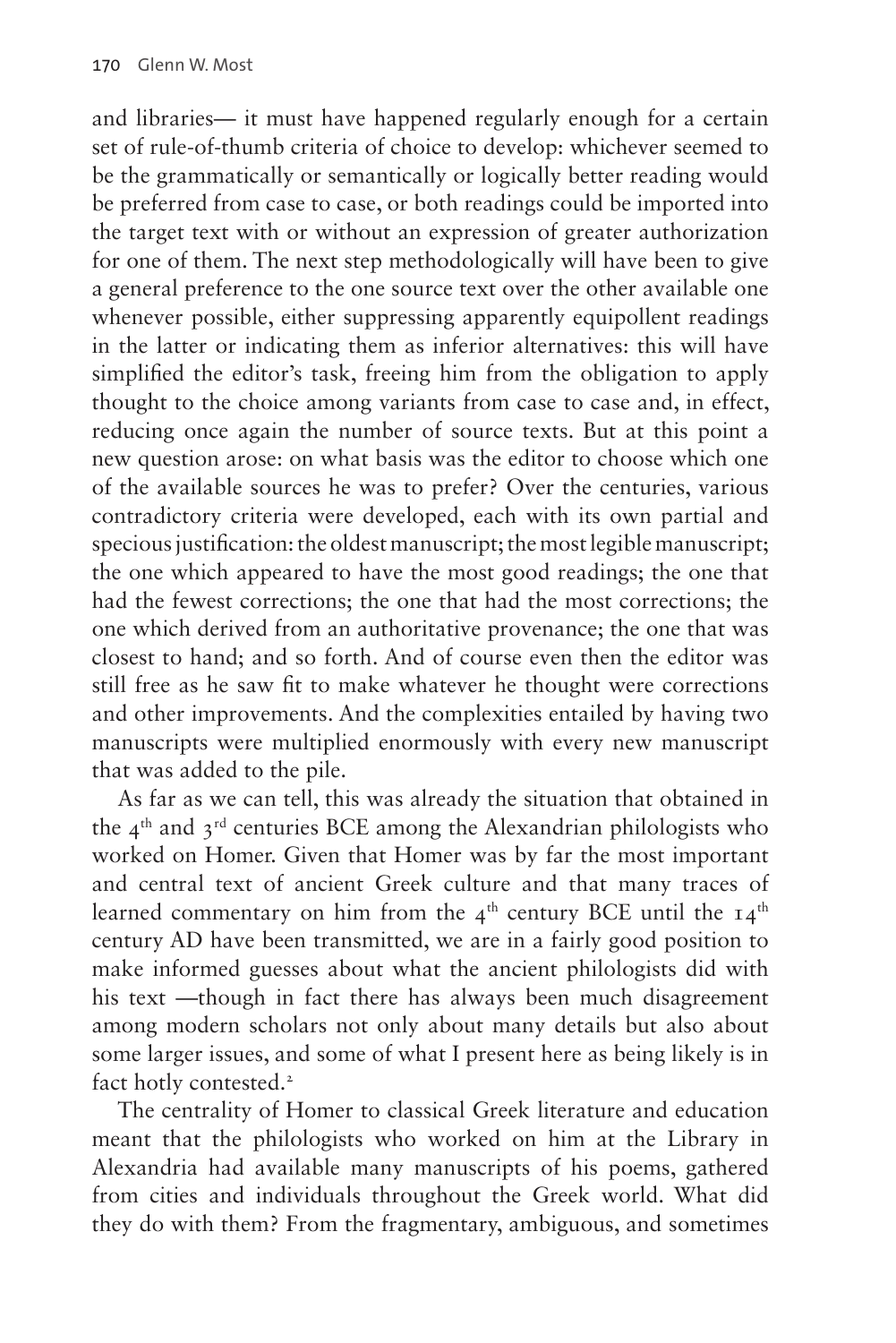contradictory ancient sources it is possible to reconstruct, in admittedly a rather schematic (and surely in certain regards greatly oversimplified) form, the following sequence of the names of three literary scholars and to connect them with a set of specific technical terms that designate the distinguishable products of their activities: (1) Antimachus of Colophon (fl. ca. 400 BCE), credited with the first ἔκδοσις (*ekdosis*) of Homer; (2) Zenodotus (fl. ca. 280 BCE), credited with an ἔκδοσις and the first διόρθωσις (*diorthôsis*) of Homer; and (3) Aristarchus (ca. 220–143 BCE), credited with at least one ἔκδοσις and διόρθωσις and with the first ὑπομνήματα (*hypomnêmata*) on Homer.3

Let us consider this sequence of scholars and scholarly text genres in a bit more detail.

(1) Antimachus was a learned epic poet who was writing a century or more before the foundation of the Library in Alexandria. A number of ancient scholia refer to an ἔκδοσις under his name, hence one associated with him in some way, either prepared by him or belonging to him or both;4 but what precisely this ἔκδοσις was is entirely obscure. If we do decide to assign an ἔκδοσις to Antimachus (as the evidence suggests we should), we should nonetheless be very cautious about understanding the term as referring in this case to a scholarly edition based upon standardized philological techniques and conceived with the intention of publishing it; it is likeliest that the references made by ancient scholars to Antimachus' ἔκδοσις are in fact the result of their projecting anachronistically back onto him a terminology that was suitable to their own, later times, but not to his. All that we can be sure of is that there was extant in Alexandria a copy of a version of Homer's poetry that was considered to have been Antimachus'; but we do not know just what the source and nature of that version was. Given that Antimachus was a celebrated poet, and was renowned for his historical knowledge, it is perhaps likeliest that this manuscript was simply the personal copy of Homer's poetry that he himself had owned, and that was regarded as prestigious because of the owner's celebrity and poetic taste. But whether he had purchased it, or had it made for himself, or had made it himself, and if so by what procedures and according to what criteria, we cannot know.

(2) In the case of Zenodotus, we are on somewhat firmer ground.<sup>5</sup> There are scores of references to his edition of Homer in the scholia to that poet, and the Byzantine encyclopedia *Suda* reports that he was the first man to have been a corrector (διορθωτής) of the poems of Homer. With regard to his edition (ἔκδοσις), we are surely dealing with the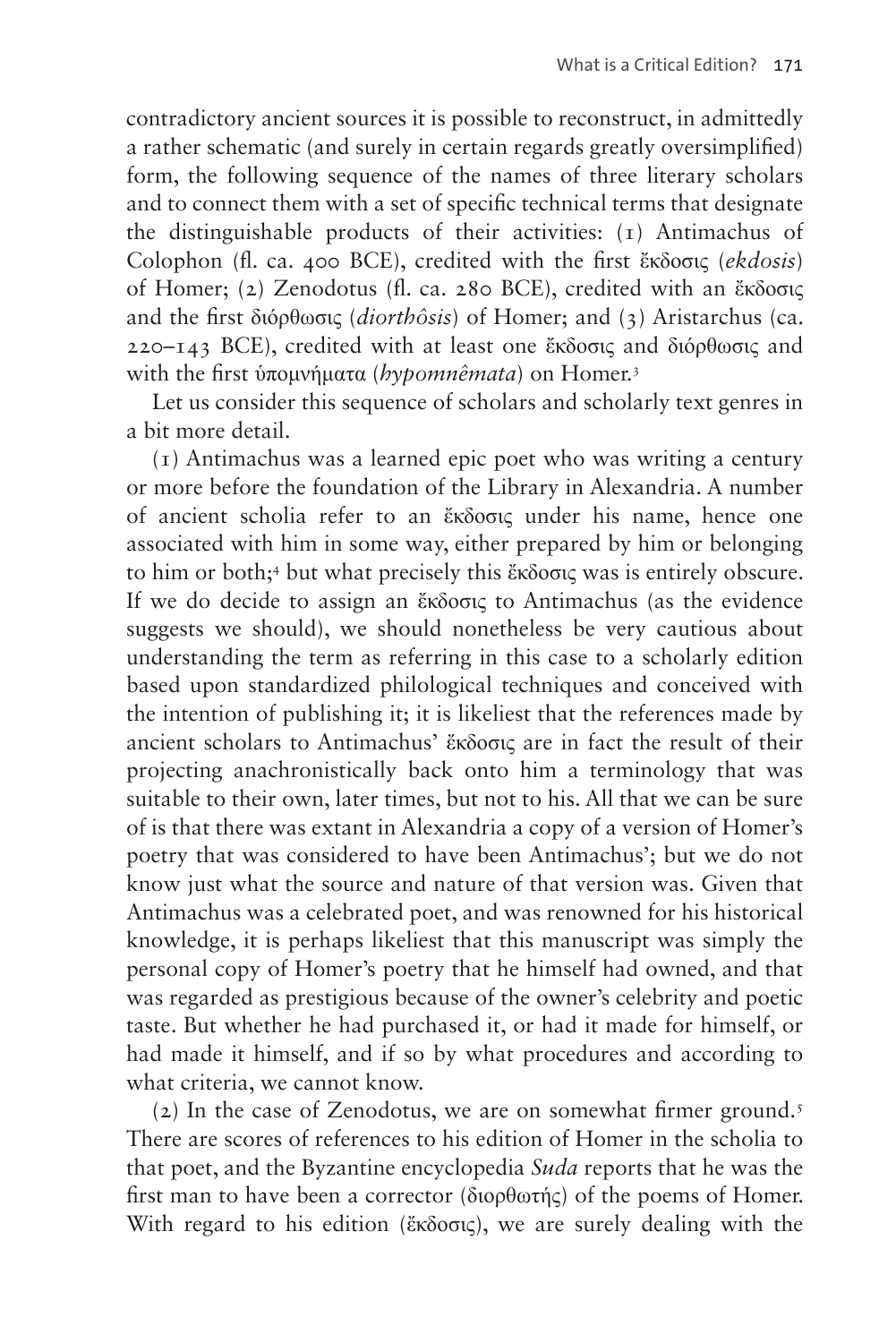product of a set of standardized scholarly practices designed to make available and intelligible a copy of a certain version of Homer's poetry; after all Zenodotus was the first head of the Library at Alexandria, and there is good reason to think that it was considered to be part of his duties not only to collect books, organize them, and ensure their preservation, but also to make available an authoritative edition of the most important of them, those of Homer. As for his correction of it (διόρθωσις), the term used usually designates the process of marking up a finished manuscript, going through it after it has been written and checking it for mistakes of any kind, which are then signaled and corrected by various more or less standardized markings made either on the words involved, between the lines, or in the margins; a proof-reader was called in Greek a διορθωτής (*diorthôtês*), and we can imagine the activity of διόρθωσις as being something along the lines of what proofreaders or copy-editors do (or used to do) in modern printing houses. Thus we may suppose that the absence of any reference to a διόρθωσις by Antimachus means that the edition associated with his name did not bear corrections or marginalia of particular interest, whereas the ἔκδοσις prepared by Zenodotus did. But if this is the case, then the relation between Zenodotus' ἔκδοσις and his διόρθωσις becomes problematic. For how did he prepare his ἔκδοσις? Did he do so himself, by preparing a new copy on the basis of existing ones? That is hardly likely: for if he had made his own copy, why would he have had to correct it? To be sure, one might imagine that he had had a copy prepared by a scribe who copied some existing text, and then went through it himself and corrected its mistakes; but if this was what he had done, we would expect his corrections to be minor rectifications of simple scribal errors and not the very different variants that are reported under his name. So the likeliest explanation is that, out of the very many manuscripts of Homer that Zenodotus acquired for his Library, he selected that already existing one that he thought was the best, or at least the least bad, and then went through it line by line correcting it, in the sense of marking passages he thought were problematic, adding textual variants, marking lines that he thought ought to be deleted, and so forth. On what basis did he perform these activities? Did he work on the basis of comparison with other manuscripts (i.e. did he find the variants in other manuscripts?), and if so was this comparison systematic or inconsistent, or did he work on the basis of his own intuitions, conjectures, and literary taste (i.e. did he propose his own conjectural emendations?)? We do not know the answers to these questions for sure, and the reason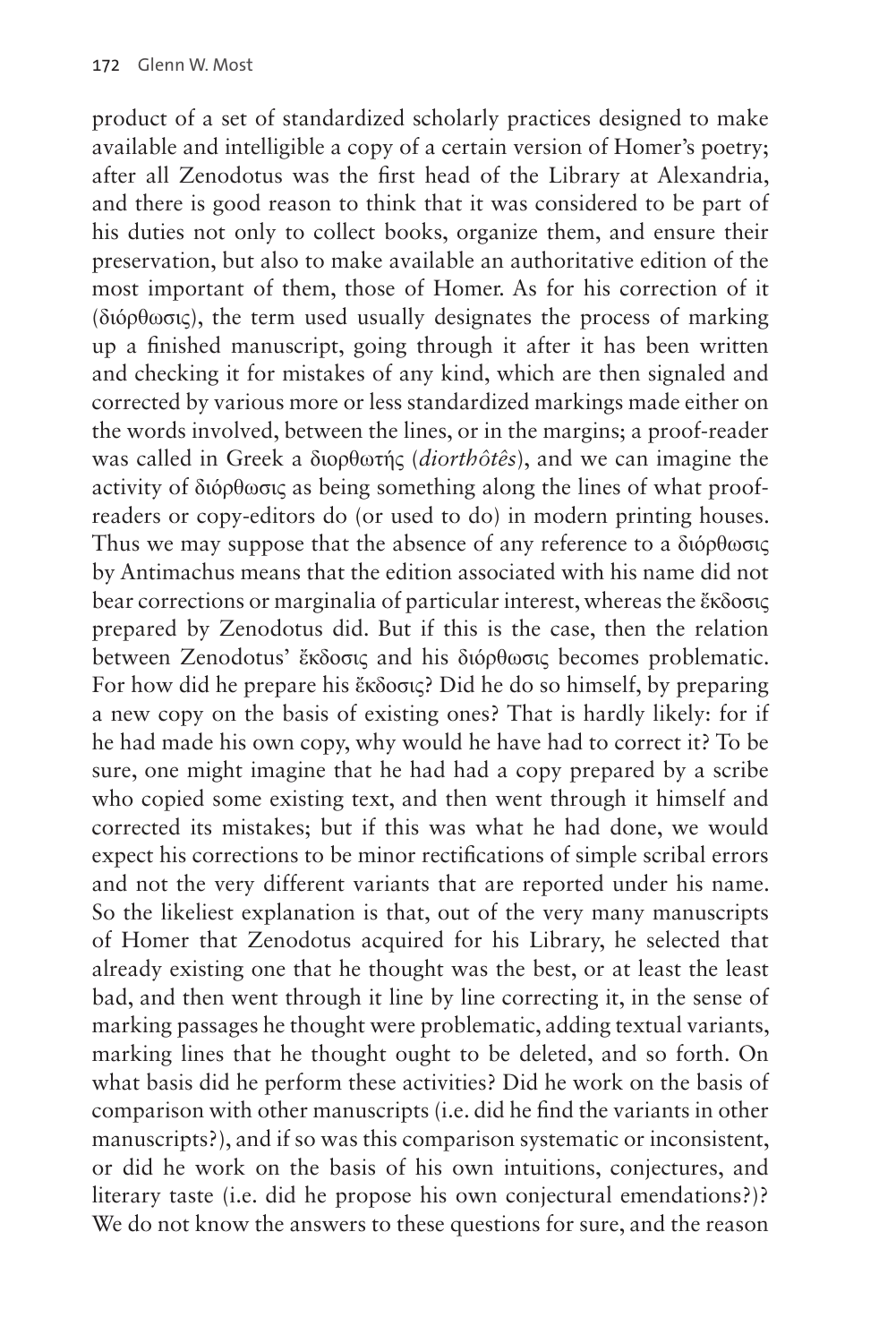is that the ancient Greeks did not know the answers to them either. For evidently Zenodotus simply marked his changes but did not explicitly explain them anywhere in writing (though presumably he did explain them orally in his teaching for his pupils) —it cannot be accidental that there is no evidence that Zenodotus prepared any commentaries or treatises (ὑπομνήματα/ *hypomnêmata*) to which later Greek scholars could have had recourse in order to understand his editorial choices. It seems to me most likely that what Zenodotus did in his edition was some mixture of unsystematic consultation of some other manuscripts on the one hand and divinatory emendation on the other; but even if this should happen to be true, the exact proportion of each ingredient is quite unknown, and some modern scholars have argued vigorously that in fact what he did was all the one or all the other.

(3) It was Aristarchus who seems to have taken the further step of not only preparing an edition (or editions) and correcting it (or them), but also adding to these products of his scholarship various written commentaries or treatises, ὑπομνήματα/*hypomnêmata*, in which he explained in some detail the grounds on which he had made his textual choices.6 Here too he seems to have selected one manuscript and marked it up, rather than having a new one made on the basis of compilation and comparison of existing manuscripts; but whether this in fact was the case, and if so on what basis he made his choice, is quite uncertain. Some of the evidence seems to suggest, and indeed it is possible, that he performed this procedure twice, choosing at two different times two different manuscripts (or the same one twice?), marking them up, and preparing two sets of commentaries on them; but this too is uncertain, and controversial.

If this schematic reconstruction is correct, then it means that it took at least a century, from the time of Zenodotus in the early  $3^{rd}$  century BCE to that of Aristarchus in the early  $2<sup>nd</sup>$  century, for the scholarly genres of edition, commentary, and monograph that seem so familiar and natural to us today to become differentiated and to develop into something like the forms we know. It was in any case the Alexandrian philologists who bequeathed to later generations of scholars the model of the traditional, pre-critical editions that dominated European culture until the end of the eighteenth century. During this whole period, anyone who wanted to edit an author would take some one manuscript and use that as a guide. Whenever something struck him as odd or mistaken, in any way at all, he could change it if he wished to do so, either by comparing it with one or more other manuscripts that he had access to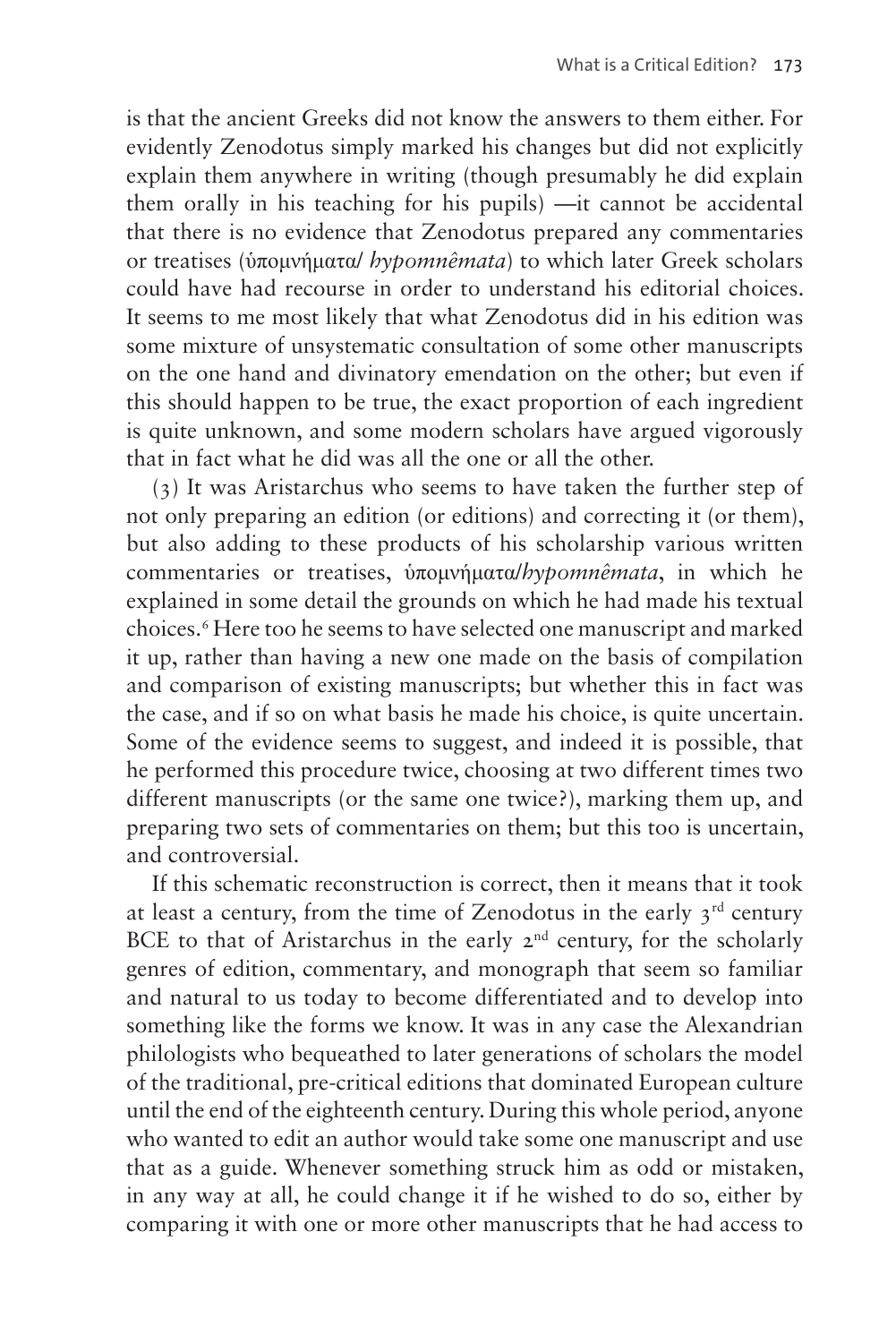(*ope codicum*) or on the basis of his own erudition, intelligence, native wit, or literary taste (*ope ingenii*). Where the manuscript's readings did not bother him, he left them as they were —as they say in America, "If it ain't broke, don't fix it".

This pre-critical editorial method may sound innocuous, but in fact it never was. Its fundamental defect was not only that it inevitably produced many false positives —that is, passages where some editor thought the transmitted text was mistaken and emended it when in fact it was perfectly acceptable. Far more insidious than this was the fact that this method inevitably produced very many more false negatives passages that bothered no one but in which in fact the text was unsound. For there is no rational reason to suppose that manuscripts produce nonsense wherever they happen to be mistaken and are correct wherever they happen to agree in a plausible reading. Nonetheless, this remained the only way of editing texts throughout antiquity, the Middle Ages, and the Early Modern period.

# **What is a critical edition?**

It was only starting at the end of the eighteenth century, when German scholars were eager to found a new, national science of *Altertumswissenschaft*, one that could lay claim to a much higher degree of scientificity (*Wissenschaftlichkeit*) than earlier or foreign scholars had managed to achieve, that this traditional way of editing texts came to seem unsatisfactory. And it is not accidental that the first and most influential formulation of the new conception of how to edit texts was promulgated in Friedrich August Wolf's *Prolegomena ad Homerum* of 1795, the foundational text of modern Classical philology and *Altertumswissenschaft.* Wolf's treatise, which was intended as a preface to his own edition of Homer, provides in its opening pages a lucid analysis of the differences between pre-critical and critical editions that has gone on to shape all modern theories of text editing.7 Wolf distinguishes here between two kinds of ways of editing texts: the one is fun and easy, but the other is hard work; the one is useful, but the other is more useful; the one operates by *ope ingenii* and *ope codicum* and is what scholars used to do, but the other laboriously collects all the transmitted readings, compares them with one another, and applies emendation in a consistent manner; the one corrects texts only where the scholar perceives a problem and is ultimately frivolous and desultory, but the other aims at a true, continuous, and systematic examination and evaluation of the evidence;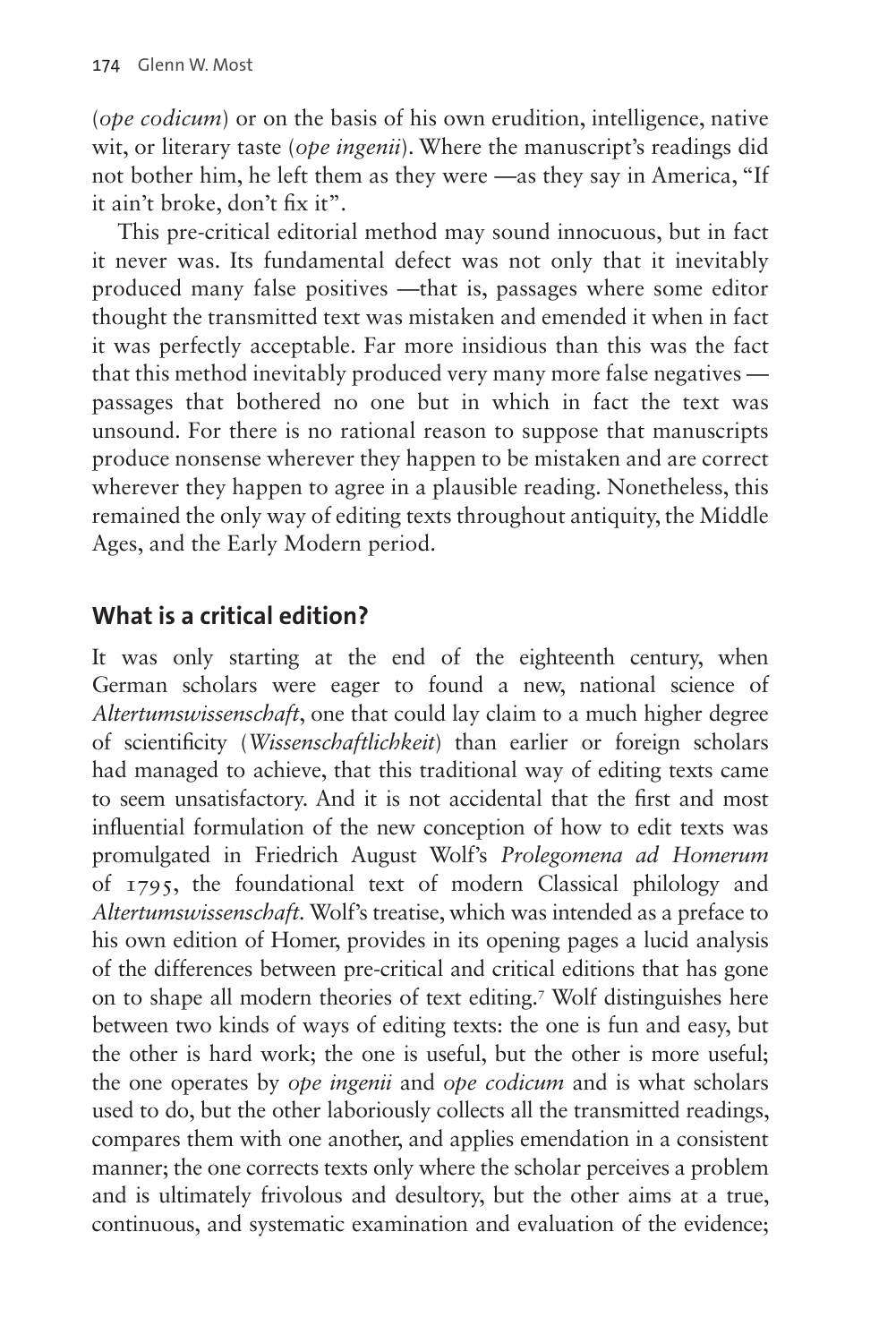the one corrects only obvious errors, but the other seeks to determine the author's own text by checking every reading, and not only suspicious ones, and is willing (like a doctor) to substitute less attractive but more genuine readings for attractive but specious ones, examines sources, classifies manuscripts, and (like a judge) assigns them their relative values, and is loath to suggest conjectural emendations without manuscript support. While Wolf does not actually use the term 'critical edition', there can be no doubt that what he meant is what this phrase designates. The difference he establishes between pre-critical and critical editorial practice is sharp and evident: pre-critical editions are top-down, they start with a received authority and gradually change it bit by bit; whereas critical editions are bottom-up, they start with all the surviving witnesses and work their way up until they have reached the witnesses' proximate, and eventually ultimate, sources. This is not only a difference of methodology, it is also one of social standing and ethos: for the pre-critical edition is described in terms of aristocratic ideals, of graceful wit and irresponsible dexterity, while the critical one has all of the bourgeois virtues of hard work and the tedious collection and scrutiny of evidence —it is worth recalling that the years of the preparation and publication of Wolf's *Prolegomena* coincided with the French Revolution. Finally, the goals of the two kinds of edition are widely disparate: the pre-critical edition aims to produce an impeccable text, i.e. one that conforms to the tastes and knowledge of the age of its editor; but the critical edition aims to provide an authentic text, i.e. one that conforms to the tastes and knowledge of the age of its author.

As for the term 'critical edition', I do not in fact know who the first person was who used it. My suspicion is that the term '*editio critica*' was in use for some time before Wolf described the practice in his *Prolegomena* without applying this terminology. But during the years at the end of the eighteenth and the beginning of the nineteenth century, it must have become quite popular, in part because it answered the needs of this post-revolutionary period, in part because it was thereby enabled to acquire some of the prestige of Kant's Critical philosophy. The formula is itself a hybrid typical of its age of transition: for 'critical' suggests the stern and unsparing rational critique of transmitted authority, the characteristic mode of thought of the Enlightenment; but here that 'critical' aspect is directed as a means towards the goal of an 'edition', in a typically Romantic hope of returning somehow to a lost origin, to the classical author's very own text. In any case, this ideal of a critical edition is critical in at least two senses: first in that it considers the textual tradition critically rather than simply trusting it; and second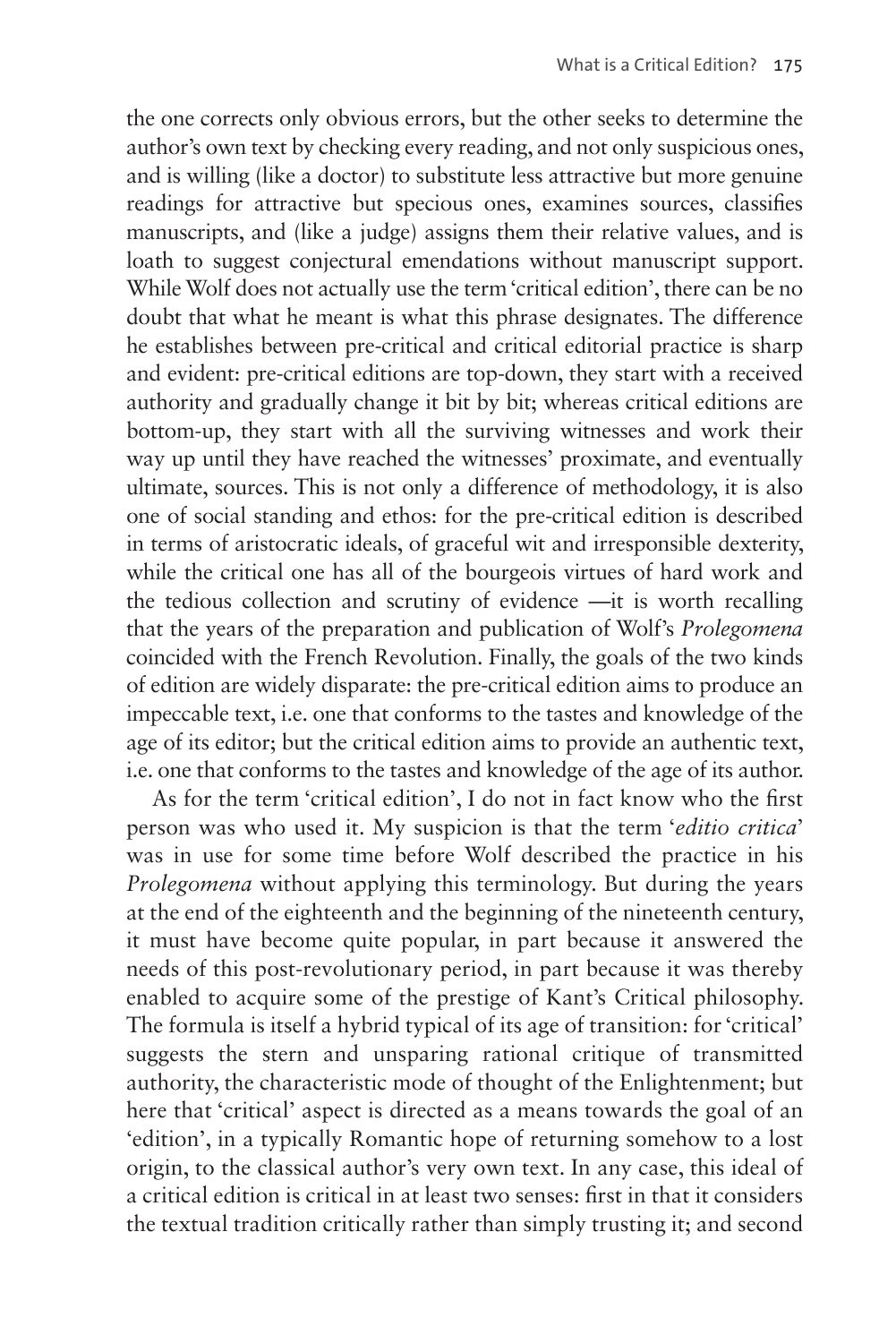in that it provides its competent readers with all the materials they need in order to put its own authority into question critically and to improve it by using the means it provides them.

As it happened, Wolf himself never went on to prepare the kind of critical edition of Homer that he had called for in his *Prolegomena*. But over the subsequent decades, his German followers worked out the implications of the theory he had expressed so clearly. The first attempt to provide a thoroughly mechanical and systematic procedure for rationalizing and standardizing the choice among manuscripts, and hence among readings, was developed during the nineteenth century and since the beginning of the twentieth century has been known as 'Lachmann's method' because of its association with Karl Lachmann, a German Classicist who produced celebrated editions of texts in Latin, Greek, and medieval and modern German. 'Lachmann's method' is genealogical and largely mechanical in nature, and aims at providing a standardized, rational procedure for editing texts on the basis of multiple manuscripts, thereby minimizing the editor's need to rely upon his personal judgment in order to choose among variant readings. Its goal is to determine the filiation of manuscripts, i.e. to ascertain which ones have been copied from which other ones: given that every act of transcription is likely to introduce new errors (for this is how this model understands variants), a manuscript B, if it has been copied mechanically from a manuscript A, will have all the errors that A had (if it does not have all of them, then it has probably corrected some of them during the transcription and hence is likely not to have been copied mechanically after all), and it is also likely to have at least one new error of its own; if this can be shown to be the case, then B can be discarded for the purposes of the constitution of the text it shares with A, since B, compared with A, brings no new information that is not erroneous. Thus, if the manuscripts and groups of manuscripts of a given text can be shown to be related to one another as depicted in the accompanying diagram ([Figure 1\)](#page-15-0).

'Lachmann's method' aims to establish a genealogical stemma of transmission by excluding direct copies and determining family relations, and thereby to permit, as far as possible, a purely mechanical choice among variants. The procedure is mechanical, both in the sense that it must presuppose the unthinking transcription of manuscripts if it is to be applied to them and in the sense that the determination of relations of filiation is achieved on the basis of simple rules and calculations of probability. Ideally, choices of manuscripts and of readings based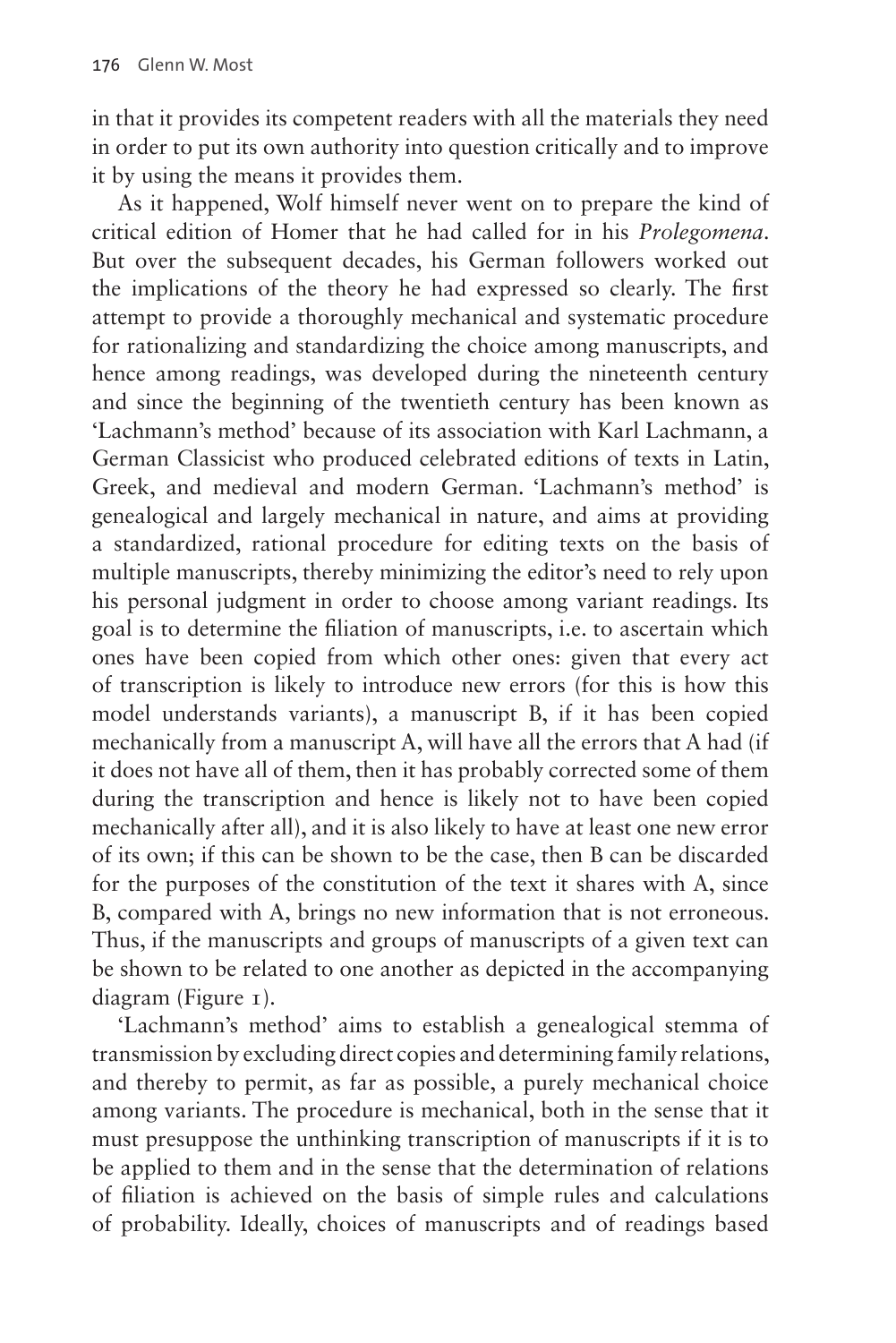- 1. if a reading in group β is identical to the corresponding reading in manuscript C, then this gives us with certainty the reading in group α.
- 2. if a reading in manuscript A is identical to the corresponding reading in group  $\alpha$ , then this gives us with certainty the reading in the archetype ω.
- 3. if a reading in group β is different from the corresponding reading in manuscript C but is identical to the reading in manuscript A, then the reading in group β and manuscript A gives us with high probability the corresponding reading in the archetype ω.
- 4. if a reading in group β is different from the corresponding reading in manuscript C but the reading in manuscript C is identical to the reading in manuscript A, then the reading in manuscript C and manuscript A gives us with high probability the corresponding reading in the archetype ω.
- 5. It is only if the corresponding readings in manuscript A, group β, and manuscript C are different from one another that we cannot know with any certainty or even probability what the corresponding reading in the archetype ω was.

#### <span id="page-15-0"></span>**Figure 1.**

upon this method will be rational, in that they will depend not upon the taste of the individual scholar, but upon objective evidence that can be mathematized and evaluated; and hence they will be capable of becoming standardized, for any scholar, young or old, inexperienced or expert, should in principle come up with exactly the same results if s/he is given the same information. We may interpret 'Lachmann's method' as a defensive reaction to the proliferation of possible source texts, intended to reduce them to a more manageable number, and can identify it as one important element in the professionalization of Classics during the nineteenth century, since it established rules that all who wished to be recognized as full members of the discipline could be expected to follow so as to produce uniform and hence generally acceptable results.

Within the millennial Western tradition, there seems to be little decisive change in methods and techniques of textual editing until the nineteenth century —even printing, which has attracted so much attention, did not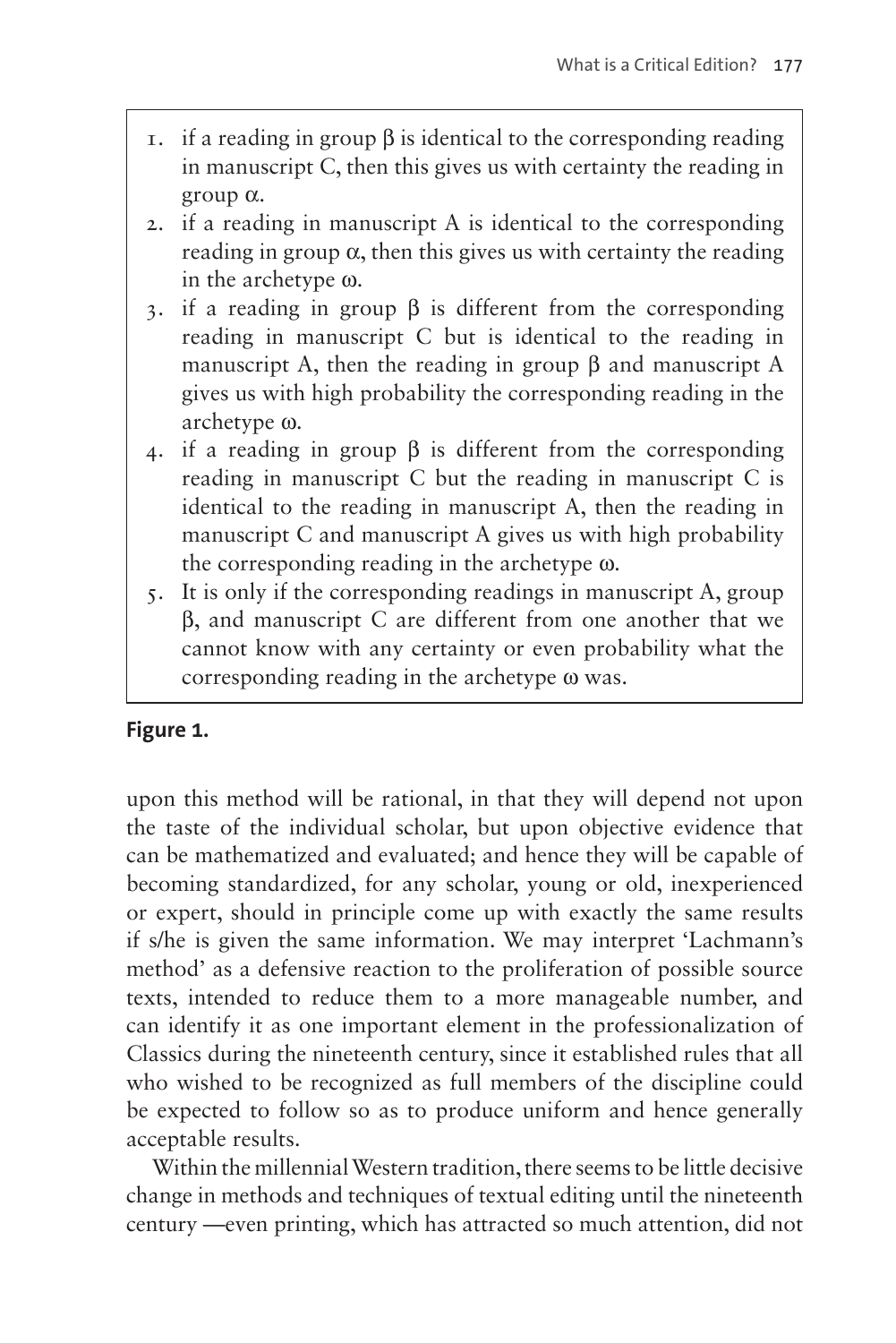transform the activity of textual editors as profoundly as some scholars have suggested. It is only in the nineteenth century that the situation in Europe was altered decisively by a series of innovations, such as ease of travel and communications, the pacification and reclamation of parts of Italy and the Eastern Mediterranean, the expansion of the scholarly community, the reorganization of the university and of scientific research, the establishment of the Big Science model for the organization of large-scale industrialized research into antiquity, and the invention of processes for copying texts mechanically without human intervention. 'Lachmann's method' was one particularly notable sign of this transformation; another, closely connected one, was the development of the historical-critical edition, which since the latter part of the nineteenth century has become one of the identifying markers for Western textual philology. Both procedures, and others, can be interpreted as ways in which, within Classical philology, fundamental features of nineteenthcentury science become expressed: mechanization, standardization, quantification, historicization, industrialization. Over the course of the past several generations, we have certainly acquired some distance to nineteenth-century science: but we are no less certainly its heirs, and we have not yet learned to understand fully the transformations it produced, let alone to emancipate ourselves from them.

To be sure, 'Lachmann's method' was only one, very extreme and mechanistic version of critical editions. And Lachmann is no longer revered as uncritically as he was during his lifetime and in the following generation. But the concept of a critical edition in this very specific sense reconstructing a text not on the basis of a single manuscript corrected sporadically, but on that of the systematic collection, examination, classification, and evaluation of all the extant witnesses, including manuscripts, citations, scholia, and other evidence— this concept has remained a pillar of Classical philology (and not only of Classical philology) ever since. It is only from the point of view of this theory of the critical edition that, by contrast, the two Chinese clerks with whom we began can indeed come to seem non-critical or pre-critical. We will be in a better position to understand what they were really up to when we do not simply measure them with the standard of the modern European critical edition but come instead to recognize that Lachmann too, with all his extraordinary legacy, is best understood not as the inevitable culmination of the development of editorial techniques, but as a particularly interesting modern European instantiation of a longdrawn-out and still ongoing process of grappling with texts.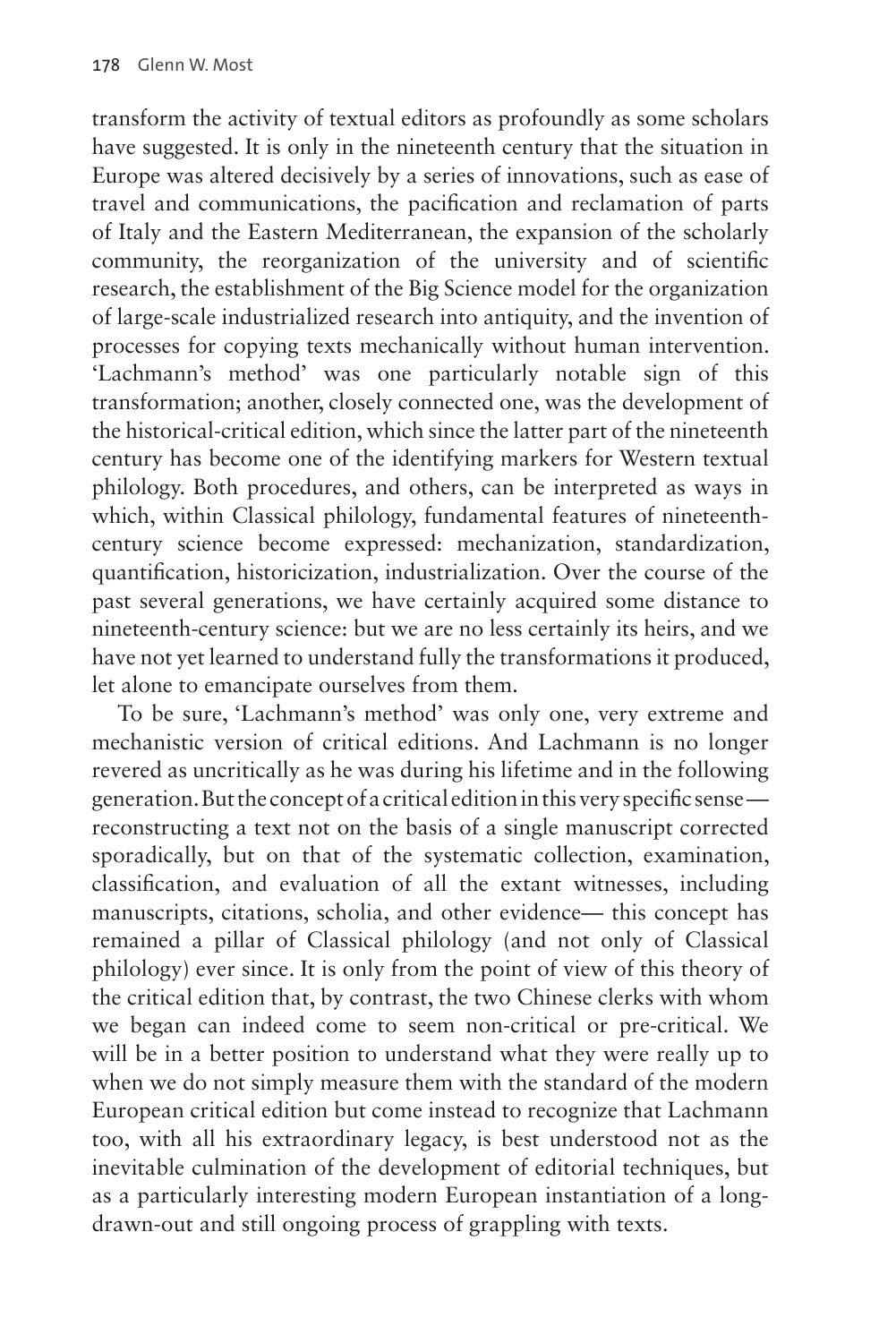#### **Notes**

1. [http://www.hnmuseum.com/hnmuseum/eng/collection/collectionContent1.](http://www.hnmuseum.com/hnmuseum/eng/collection/collectionContent1.jsp?infoid=011198a6ecba40288483118d94210484) [jsp?infoid=011198a6ecba40288483118d94210484#](http://www.hnmuseum.com/hnmuseum/eng/collection/collectionContent1.jsp?infoid=011198a6ecba40288483118d94210484)

See also cover picture *Canonical Texts and Scholarly Practices: A Global Comparative Approach*, ed. by Anthony Grafton and Glenn W. Most (Cambridge: Cambridge University Press, 2016).

2. The basic study remains Rudolf Pfeiffer, *History of Classical Scholarship from the Beginnings to the End of the Hellenistic Age* (Oxford: Clarendon, 1968); for an up-to-date survey of all the issues, with rich bibliography, see *Brill's Companion to Ancient Greek Scholarship*, ed. by Franco Montanari, Stefanos Matthaios, and Antonios Rengakos, 2 vols (Leiden: Brill, 2015), especially Fausto Montana, 'Hellenistic Scholarship', pp. 60–183; Markus Dubischar, 'Typology of Philological Writings', pp. 545–599; and Franco Montanari, 'Ekdosis. A Product of the Ancient Scholarship', pp. 637–672.

3. On the difficulties of understanding precisely what is meant by the terms ἔκδοσις and διόρθωσις, see Pfeiffer, *History of Classical Scholarship*, pp. 71–72, 94, 110, 122, 215–16, 277. I omit from this list of Alexandrian scholars Aristophanes of Byzantium (ca.  $257-\text{18}$  BCE), who was extremely important for the history of ancient Greek philology in other regards but not for innovations with regard to the typology of editions and other scholarly writings on Homer (see on him Pfeiffer, *History of Classical Scholarship*, pp. 172–209, especially 172–181).

- 4. Cf. Pfeiffer, *History of Classical Scholarship*, pp. 93–94.
- 5. *Ibid.*, pp.  $105 119$ , especially  $105 117$ .
- 6. *Ibid*., pp. 210–233, especially 214–218.

7. See Friedrich August Wolf, *Prolegomena to Homer (1795)*, trans. and ed. Anthony T. Grafton, Glenn W. Most, and James E.G. Zetzel (Princeton: Princeton University Press, 1985), pp. 43-45.

# **Bibliography**

- Daston, Lorraine J. and Glenn W. Most, 'History of Science and History of Philologies', *Isis*, 106:2 (2015), 378–390
- Dubischar, Markus, 'Typology of Philological Writings', in *Brill's Companion to Ancient Greek Scholarship*, ed. by Franco Montanari, Stefanos Matthaios, and Antonios Rengakos, 2 vols (Leiden: Brill, 2015), pp. 545–599
- Montana, Fausto, 'Hellenistic Scholarship', in *Brill's Companion to Ancient Greek Scholarship*, ed. by Franco Montanari, Stefanos Matthaios, and Antonios Rengakos, 2 vols (Leiden: Brill, 2015), pp. 60–183